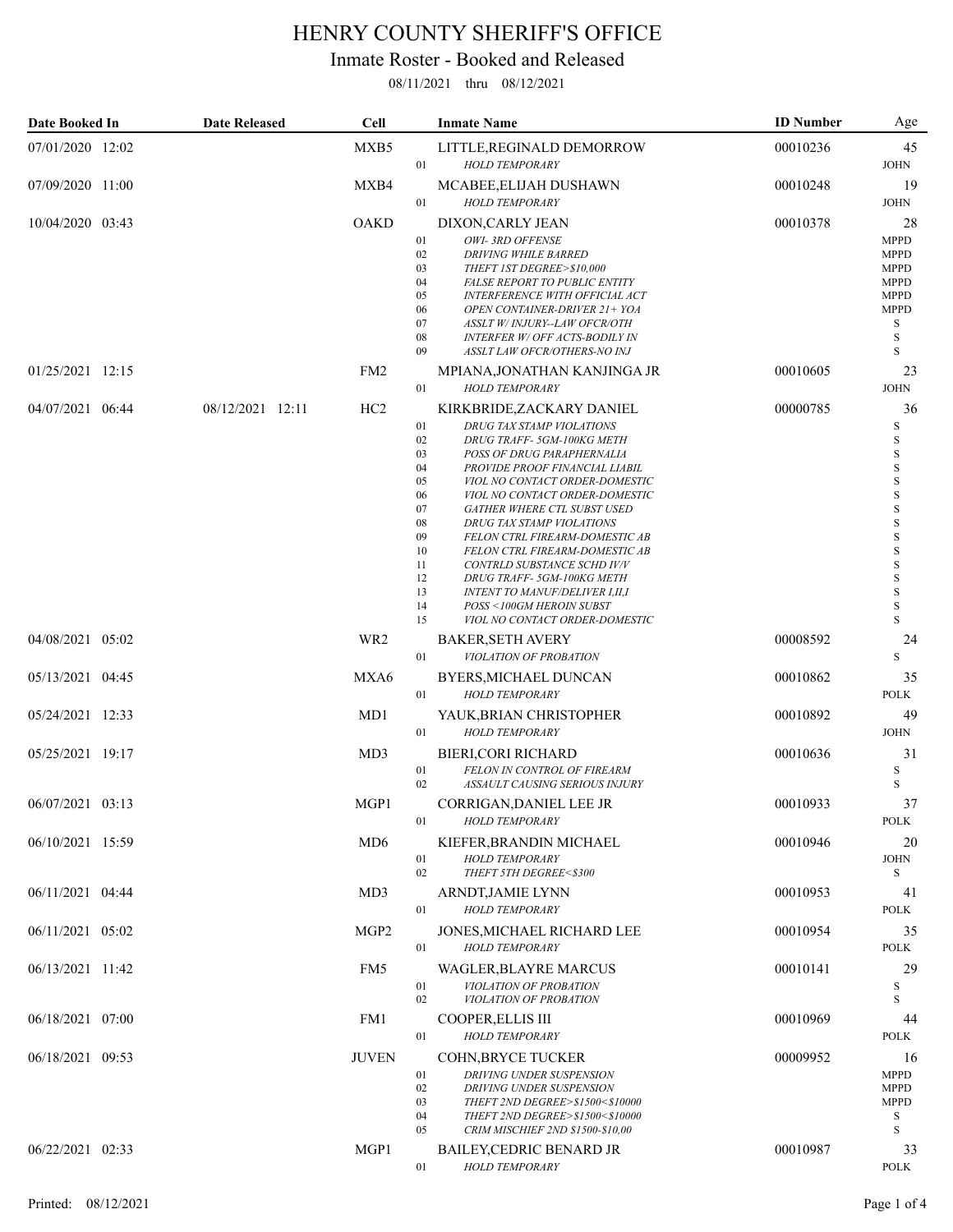| Date Booked In   | <b>Date Released</b> | <b>Cell</b>       |                                                    | <b>Inmate Name</b>                                                                                                                                                                                                                                                                                    | <b>ID Number</b> | Age                                                                                                                             |
|------------------|----------------------|-------------------|----------------------------------------------------|-------------------------------------------------------------------------------------------------------------------------------------------------------------------------------------------------------------------------------------------------------------------------------------------------------|------------------|---------------------------------------------------------------------------------------------------------------------------------|
| 06/23/2021 18:33 |                      | WR <sub>2</sub>   | 01                                                 | DOUGLAS, KENNITH LEE III<br>VIOLATION OF PROBATION                                                                                                                                                                                                                                                    | 00007254         | 29<br>S                                                                                                                         |
| 06/28/2021 03:55 |                      | WR <sub>2</sub>   | 01                                                 | DOERRING, BRANDON EUGENE<br><b>HOLD TEMPORARY</b>                                                                                                                                                                                                                                                     | 00011008         | 31<br><b>POLK</b>                                                                                                               |
| 06/28/2021 04:03 |                      | MXB6              | 01                                                 | RICHARDS, ANTIONE<br>HOLD TEMPORARY                                                                                                                                                                                                                                                                   | 00011009         | 22<br><b>POLK</b>                                                                                                               |
| 06/28/2021 16:20 |                      | MXA5              | 01                                                 | <b>FAIR, JEIDEN AZIZ</b><br><b>HOLD TEMPORARY</b>                                                                                                                                                                                                                                                     | 00010650         | 19<br><b>JOHN</b>                                                                                                               |
| 06/30/2021 00:28 |                      | MD2               | 01<br>02<br>03<br>04<br>05<br>06<br>07<br>08<br>09 | HUDNALL, DAVID HOWARD<br>VIOLATION OF PROBATION<br>VIOLATION OF PROBATION<br>VIOLATION OF PROBATION<br>VIOLATION OF PROBATION<br>POSS CNTL SUBST-1,2,3RD<br><b>CARRYING WEAPONS</b><br><b>INTERFER W/ OFF ACTS-SER INJUR</b><br>ASSLT W/INJURY--LAW OFCR/OTH<br>VIOL NO CONTACT ORDER-DOMESTIC        | 00006318         | 31<br><b>MPPD</b><br><b>MPPD</b><br><b>MPPD</b><br><b>MPPD</b><br><b>MPPD</b><br><b>MPPD</b><br><b>MPPD</b><br><b>MPPD</b><br>S |
| 06/30/2021 13:43 |                      | MGP <sub>2</sub>  | 01                                                 | WOODS, ALEC GORDON<br><b>HOLD TEMPORARY</b>                                                                                                                                                                                                                                                           | 00011014         | 19<br><b>JOHN</b>                                                                                                               |
| 06/30/2021 13:52 |                      | MD1               | 01                                                 | PUDIL, TIM LEE<br><b>HOLD TEMPORARY</b>                                                                                                                                                                                                                                                               | 00011016         | 51<br><b>JOHN</b>                                                                                                               |
| 07/02/2021 02:29 |                      | FM7               | 01                                                 | HARDENBROOK, JAMIN MYCAL<br><b>HOLD TEMPORARY</b>                                                                                                                                                                                                                                                     | 00011019         | 37<br><b>POLK</b>                                                                                                               |
| 07/02/2021 02:36 |                      | MGP1              | 01                                                 | COFFMAN, MICHAEL DAVID<br><b>HOLD TEMPORARY</b>                                                                                                                                                                                                                                                       | 00011020         | 36<br><b>POLK</b>                                                                                                               |
| 07/06/2021 10:29 |                      | SS <sub>1</sub> A | 01                                                 | DUFFEL, GARY LEON II<br><b>HOLD TEMPORARY</b>                                                                                                                                                                                                                                                         | 00010352         | 53<br><b>JOHN</b>                                                                                                               |
| 07/06/2021 10:53 |                      | MGP1              | 01                                                 | TALLEY, TACOA<br><b>HOLD TEMPORARY</b>                                                                                                                                                                                                                                                                | 00011035         | 37<br><b>JOHN</b>                                                                                                               |
| 07/06/2021 12:26 |                      | MD <sub>6</sub>   | 01<br>02                                           | COLEMAN, D'ANTHONY TREVON<br>FAILURE TO APPEAR/CONTEMPT CT.<br>PRE TRIAL VIOLATION                                                                                                                                                                                                                    | 00010058         | 20<br>$\mathbf S$<br>S                                                                                                          |
| 07/13/2021 04:07 |                      | MGP <sub>2</sub>  | 01                                                 | CARDENAS, EDUARDO<br><b>HOLD TEMPORARY</b>                                                                                                                                                                                                                                                            | 00011053         | 25<br><b>POLK</b>                                                                                                               |
| 07/13/2021 21:43 |                      | FM8               | 01<br>02                                           | BREEDING, JORDAN DEAN<br>FAILURE TO APPEAR/CONTEMPT CT.<br>FAILURE TO APPEAR/CONTEMPT CT.                                                                                                                                                                                                             | 00000108         | 33<br>$\mathbf S$<br>S                                                                                                          |
| 07/14/2021 15:15 |                      | FM3               | 01                                                 | FELGENHAUER, BRIAN KEITH<br>PRE TRIAL VIOLATION                                                                                                                                                                                                                                                       | 00004910         | 50<br>$\mathbf S$                                                                                                               |
| 07/14/2021 20:43 |                      | MGP1              | 01                                                 | COLEMAN, MARLON TERRELLE JR<br><b>HOLD TEMPORARY</b>                                                                                                                                                                                                                                                  | 00011055         | 22<br><b>JOHN</b>                                                                                                               |
| 07/16/2021 16:32 |                      | FGP               | 01<br>02<br>03<br>04<br>05<br>06<br>07<br>08       | <b>BOECKER, SKY LYNN</b><br>UNAUTH CREDIT CARD USE<\$1,500<br>UNAUTH CREDIT CARD USE<\$1,500<br>UNAUTH CREDIT CARD USE<\$1,500<br><b>BURGLARY IN 2ND DEGREE</b><br><b>BURGLARY 3RD-VEHICLE 1ST OFF</b><br><b>BURGLARY 3RD-VEHICLE 1ST OFF</b><br>ONGOING CRIM COND-UNLAWFUL<br>VIOLATION OF PROBATION | 00009342         | 36<br>$\mathbf S$<br>$\,$ S<br>$\mathbf S$<br>$\mathbf S$<br>$\mathbf S$<br>$\mathbf S$<br>$\mathbf S$<br>S                     |
| 07/20/2021 13:32 |                      | MGP1              | 01                                                 | WILLIS, KYLE CASEY<br><b>HOLD TEMPORARY</b>                                                                                                                                                                                                                                                           | 00011061         | 35<br><b>POLK</b>                                                                                                               |
| 07/20/2021 13:41 |                      | MGP1              | 01                                                 | ADE, PRINCE<br><b>HOLD TEMPORARY</b>                                                                                                                                                                                                                                                                  | 00010495         | 24<br><b>POLK</b>                                                                                                               |
| 07/20/2021 13:49 |                      | MGP1              | 01                                                 | SWORDS, JOSHUA MICHAEL<br><b>HOLD TEMPORARY</b>                                                                                                                                                                                                                                                       | 00011062         | 44<br><b>POLK</b>                                                                                                               |
| 07/22/2021 14:03 |                      | MXA2              | 01                                                 | DEAN, DARRIEL MARCELL<br><b>HOLD TEMPORARY</b>                                                                                                                                                                                                                                                        | 00008840         | 30<br>S                                                                                                                         |
| 07/23/2021 03:19 |                      | MD2               | 01                                                 | COOK, CHARLES PARKIE IV<br><b>HOLD TEMPORARY</b>                                                                                                                                                                                                                                                      | 00011069         | 30<br><b>POLK</b>                                                                                                               |
| 07/23/2021 03:25 | 08/12/2021 12:16     | MGP <sub>2</sub>  | 01                                                 | OXFORD, JEREMIAH THOMAS<br><b>HOLD TEMPORARY</b>                                                                                                                                                                                                                                                      | 00011070         | 26<br><b>POLK</b>                                                                                                               |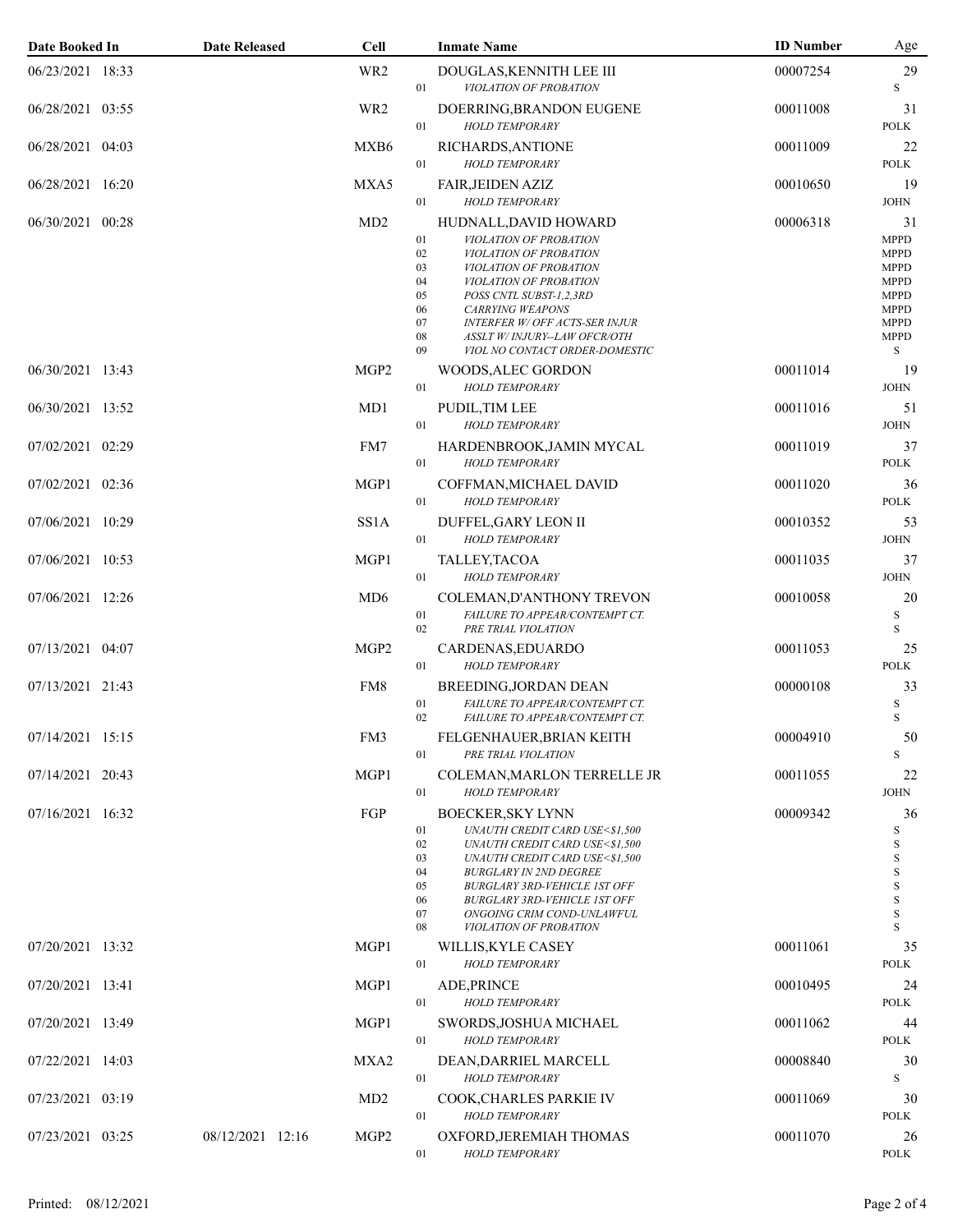| Date Booked In   | <b>Date Released</b> | Cell              |                                | <b>Inmate Name</b>                                                                                                                                              | <b>ID</b> Number | Age                                                                 |
|------------------|----------------------|-------------------|--------------------------------|-----------------------------------------------------------------------------------------------------------------------------------------------------------------|------------------|---------------------------------------------------------------------|
| 07/23/2021 03:51 |                      | MGP <sub>2</sub>  | 01                             | MENDEGILA, CLAUDIO RICHARD<br><b>HOLD TEMPORARY</b>                                                                                                             | 00011072         | 18<br><b>POLK</b>                                                   |
| 07/23/2021 04:12 |                      | MD4               | 01                             | JOHNSON, DARRELL DESHAWN<br><b>HOLD TEMPORARY</b>                                                                                                               | 00011075         | 27<br><b>POLK</b>                                                   |
| 07/23/2021 04:16 |                      | MD4               | 01                             | <b>EAVES, LEVI LEE</b><br><b>HOLD TEMPORARY</b>                                                                                                                 | 00011076         | 39<br><b>POLK</b>                                                   |
| 07/23/2021 13:41 |                      | FM5               | 01                             | BRIGHT, CAMERON JILES<br>VIOLATION OF PROBATION                                                                                                                 | 00009582         | 28<br><b>MPPD</b>                                                   |
| 07/23/2021 14:14 |                      | MGP <sub>2</sub>  | 01<br>02                       | WADE, ADAM MICHAEL<br>CNTL SUBST METHAMPHETAMINE<br>POSS <5GM METHAMPHETAMINE                                                                                   | 00007494         | 35<br><b>MPPD</b><br>S                                              |
| 07/26/2021 14:38 |                      | WR <sub>2</sub>   | 01                             | ROSS, STEPHEN AHMED<br><b>HOLD TEMPORARY</b>                                                                                                                    | 00011079         | 24<br><b>JOHN</b>                                                   |
| 07/26/2021 14:42 |                      | WR <sub>2</sub>   | 01                             | <b>GRIFFIN, TERRY LEE</b><br><b>HOLD TEMPORARY</b>                                                                                                              | 00011080         | 53<br><b>JOHN</b>                                                   |
| 07/27/2021 08:09 |                      | MD <sub>5</sub>   | 01<br>02                       | LEWIS, TREY ALEXANDER<br>FELON IN CONTROL OF FIREARM<br>CONTRLD SUBSTANCE SCHD IV/V                                                                             | 00010888         | 27<br>$\,$ S<br><b>MPPD</b>                                         |
| 07/27/2021 10:35 |                      | MGP2              | 01                             | <b>KNAPP, ANTHONY PAUL</b><br><b>HOLD TEMPORARY</b>                                                                                                             | 00010846         | 31<br><b>POLK</b>                                                   |
| 07/27/2021 10:42 |                      | MGP <sub>2</sub>  | 01                             | <b>BAMENYA,CESARE</b><br><b>HOLD TEMPORARY</b>                                                                                                                  | 00011082         | 31<br><b>POLK</b>                                                   |
| 07/27/2021 10:52 |                      | MGP <sub>2</sub>  | 01                             | TURNER, ZEVIN ISIA CHAD<br><b>HOLD TEMPORARY</b>                                                                                                                | 00011083         | 21<br><b>POLK</b>                                                   |
| 07/27/2021 11:35 |                      | FM <sub>6</sub>   | 01<br>02<br>03<br>04<br>05     | LOBDELL, JOSHUA RICHARD<br>DOMESTIC ABUSE ASSAULT-3RD SUB<br>VIOLATION OF PROBATION<br>VIOLATION OF PROBATION<br>VIOLATION OF PROBATION<br>PRE TRIAL VIOLATION  | 00000320         | 40<br>$\mathbf S$<br>$\mathbf S$<br>$\mathbf S$<br>$\mathbf S$<br>S |
| 07/29/2021 00:50 |                      | FM8               | 01                             | SPETH, NATHANIEL MICHAEL<br>FAILURE TO APPEAR/CONTEMPT CT.                                                                                                      | 00010302         | 19<br>S                                                             |
| 07/29/2021 11:06 |                      | FGP               | 01                             | OBERKISER, THERESA JO<br><b>HOLD TEMPORARY</b>                                                                                                                  | 00006696         | 40<br><b>JOHN</b>                                                   |
| 07/29/2021 16:04 |                      | SS <sub>2</sub> A | 01                             | HIVENTO, CARLOS ALLEN<br><b>HOLD TEMPORARY</b>                                                                                                                  | 00011085         | 34<br><b>JOHN</b>                                                   |
| 08/05/2021 02:09 |                      | MXB <sub>2</sub>  | 01                             | SIMPSON, LEE ARTHUR<br><b>HOLD TEMPORARY</b>                                                                                                                    | 00011091         | 36<br><b>POLK</b>                                                   |
| 08/05/2021 02:33 |                      | MGP <sub>2</sub>  | 01                             | BRINSON, MANUEL LEE MODESTO<br><b>HOLD TEMPORARY</b>                                                                                                            | 00011092         | 40<br><b>POLK</b>                                                   |
| 08/05/2021 02:45 |                      | MGP1              | 01                             | CASON, DEANTE DANUEL PAUL<br><b>HOLD TEMPORARY</b>                                                                                                              | 00010769         | 24<br><b>POLK</b>                                                   |
| 08/05/2021 02:52 |                      | MXB1              | 01                             | <b>BOLEY, JAVIS NOAH</b><br><b>HOLD TEMPORARY</b>                                                                                                               | 00011093         | 50<br><b>POLK</b>                                                   |
| 08/05/2021 03:00 | 08/12/2021 12:15     | MGP <sub>2</sub>  | 01                             | CASILLAS, HECTOR<br><b>HOLD TEMPORARY</b>                                                                                                                       | 00011094         | 30<br><b>POLK</b>                                                   |
| 08/05/2021 03:07 |                      | MGP <sub>2</sub>  | 01                             | JIMENEZ, DAVID JUAN<br><b>HOLD TEMPORARY</b>                                                                                                                    | 00011095         | 24<br><b>POLK</b>                                                   |
| 08/05/2021 11:09 | 08/11/2021 15:30     | SS <sub>1</sub> B | 01                             | DOWNS, STEVEN RAY<br>HARASSMENT - IST DEGREE                                                                                                                    | 00008042         | 26<br>S                                                             |
| 08/05/2021 13:18 |                      | MXA1              | 01                             | RAMPAL, RAMAN<br><b>HOLD TEMPORARY</b>                                                                                                                          | 00011096         | 37<br><b>JOHN</b>                                                   |
| 08/05/2021 13:27 |                      | MGP1              | 01                             | ROBINSON, ROBERT LAMAR<br><b>HOLD TEMPORARY</b>                                                                                                                 | 00011099         | 34<br><b>JOHN</b>                                                   |
| 08/05/2021 15:58 |                      | MD <sub>5</sub>   | 01                             | HOLMAN, TRAVIS LEROY JR<br><b>HOLD TEMPORARY</b>                                                                                                                | 00010637         | 20<br><b>JOHN</b>                                                   |
| 08/08/2021 14:57 |                      | MXA4              | $01\,$<br>02<br>03<br>04<br>05 | MERTENS, DAVID WILLIAM<br>ASSAULT-SIMPLE<br>DISORDERLY CONDUCT-FIGHT/VIOLE<br>ASSAULT W/BODILY INJURY<br>ASSLT LAW OFCR/OTHERS-NO INJ<br>VIOLATION OF PROBATION | 00000356         | 42<br>S<br>S<br>$\mathbf S$<br>$\,$ S<br>S                          |